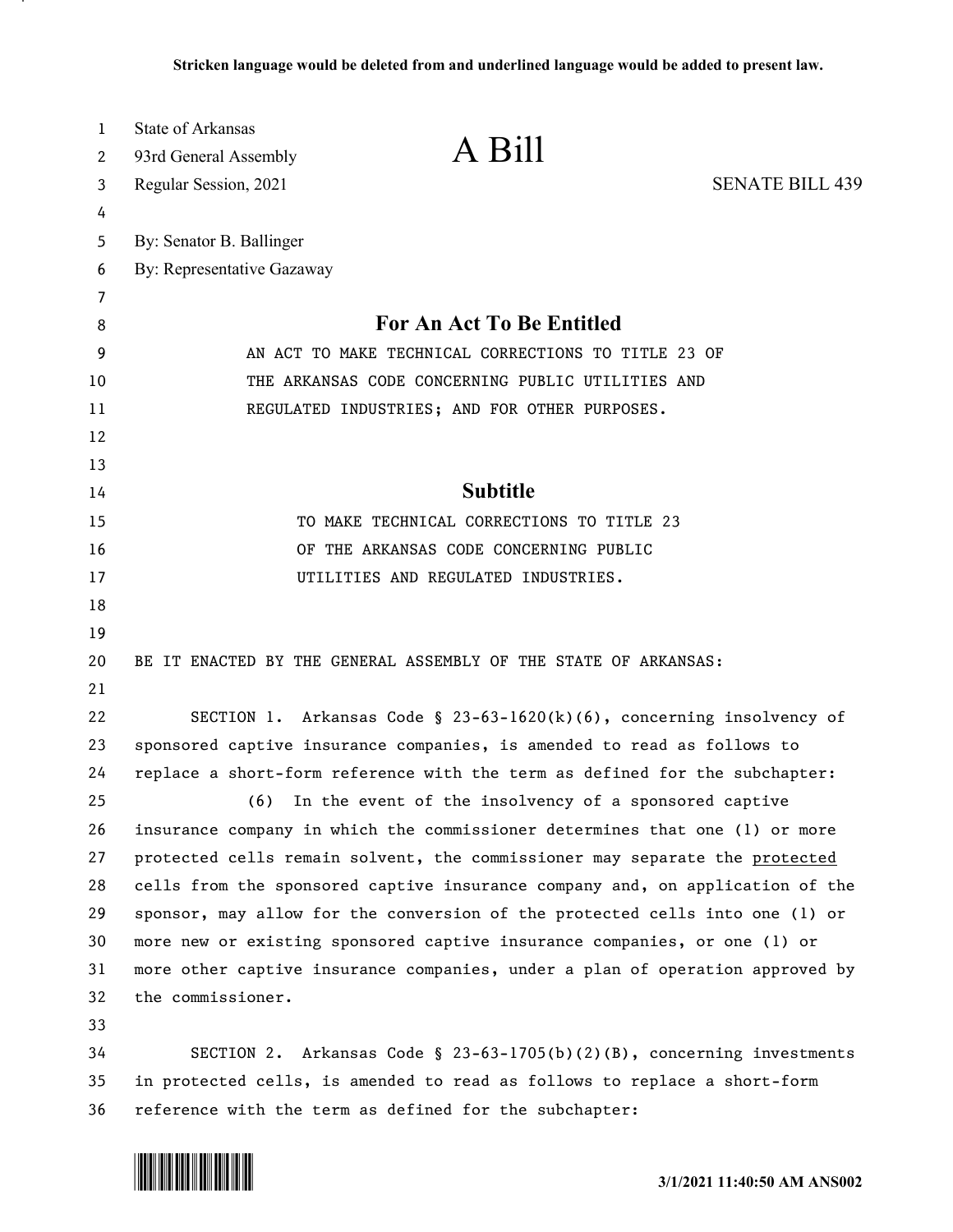(B) The investments in a protected cell or protected cells shall not be taken into account in applying the investment limitations applicable to the investments of the protected cell company. SECTION 3. Arkansas Code § 23-79-160 is repealed because it is obsolete. 23-79-160. Health insurance information regarding Health Care Independence Program. Upon notification to enrollees in the Health Care Independence Program established by the Health Care Independence Act of 2013, § 20-77-2401 et seq. 11 [repealed], that the Health Care Independence Program ends on December 31, 2016, the Department of Human Services shall simultaneously provide to 13 enrollees in the Health Care Independence Program the following information in accordance with the Arkansas Health Reform Act of 2015, Acts 2015, No. 46: (1) Upon program termination, recommend an alternative healthcare coverage model and legislative framework to ensure the continued availability of healthcare services for vulnerable populations covered by the Health Care Independence Program; (2) Explore and recommend options to modernize Medicaid programs 20 serving the indigent, aged, and disabled; and (3) Identify the populations eligible for and participating in 22 the Health Care Independence Program, including: (A) Individuals newly eligible for health coverage under the Health Care Independence Program; and (B) Individuals previously eligible for Medicaid before the effective date of the Health Care Independence Program, whether under a Medicaid waiver or some other eligibility criteria. SECTION 4. DO NOT CODIFY. CONSTRUCTION AND LEGISLATIVE INTENT. It is the intent of the General Assembly that: (1) The enactment and adoption of this act shall not expressly or impliedly repeal an act passed during the regular session of the Ninety- Third General Assembly; (2) To the extent that a conflict exists between an act of the regular session of the Ninety-Third General Assembly and this act: (A) The act of the regular session of the Ninety-Third

3/1/2021 11:40:50 AM ANS002

SB439